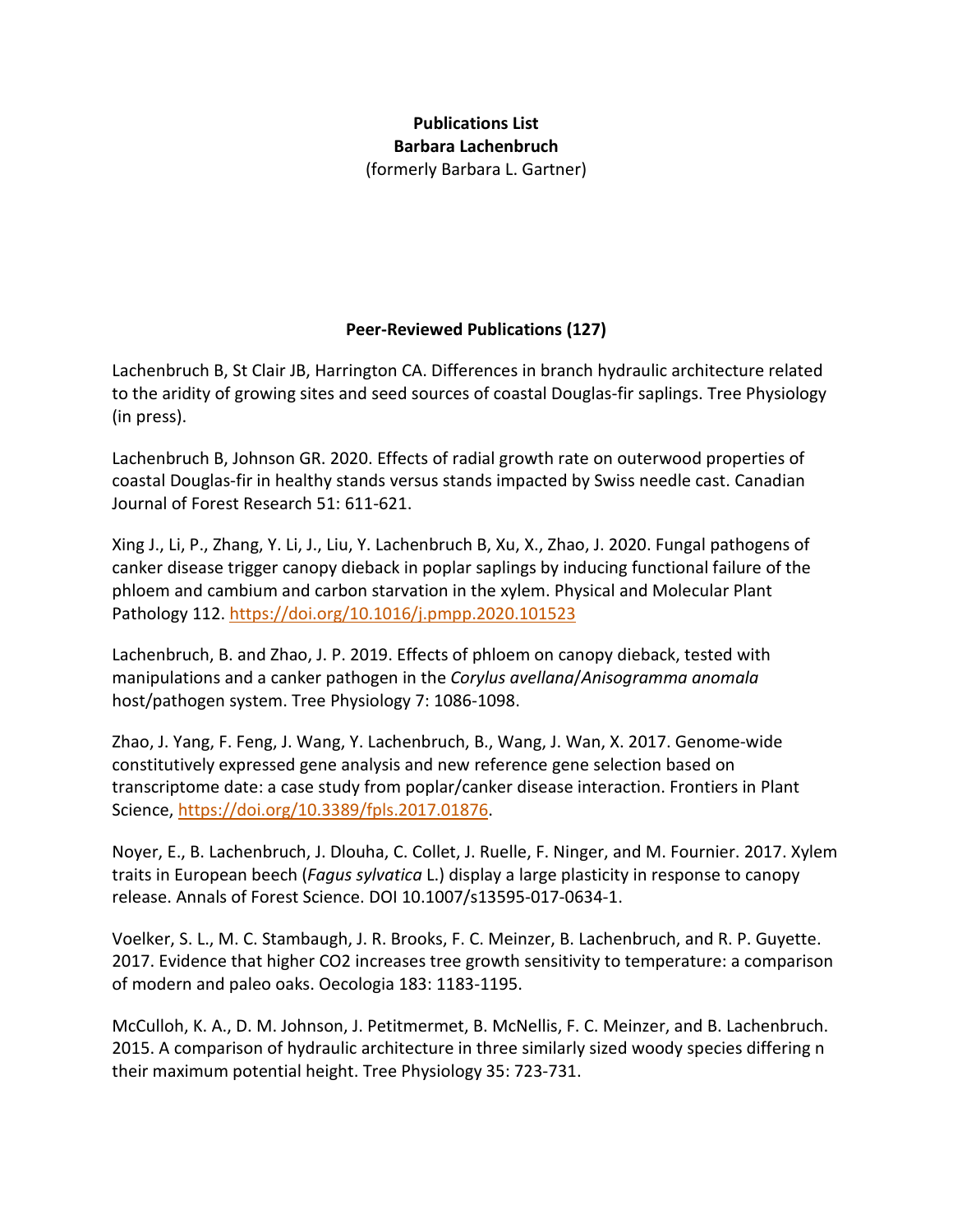Lachenbruch, B. L. and K. A. McCulloh. 2014. Traits, properties, and performance: how woody plants combine hydraulic and mechanical functions in a cell, tissue, or whole plant. Tansley Review. New Phytologist 204: 747-764.

Marias, D. E., F. C. Meinzer, D. R. Woodruff, D. C. Shaw, S. L. Voelker, J. R. Brooks, B. Lachenbruch, K. Falk and J. McKay. Impacts of dwarf mistletoe on the physiology of host *Tsuga heterophylla* trees as recorded in tree ring C and O stable isotopes. Tree Physiology 34: 595- 607.

Saffell, B. J., F. C. Meinzer, S. L. Voelker, D. C. Shaw, J. R. Brooks, B. Lachenbruch, and J. McKay. 2014. Tree-ring stable isotopes record the impact of a foliar fungal pathogen on CO2 assimilation and growth in Douglas-fir. Plant, Cell and Environment 37: 766-779.

Saffell, B. J., F. C. Meinzer, D. R. Woodruff, D. C. Shaw, S. L. Voelker, B. Lachenbruch and K. Falk. 2014. Seasonal carbohydrate dynamics and growth in Douglas-fir trees experiencing chronic, fungal- mediated reduction in functional leaf area. New Phytologist 34: 218-228.

Voelker, S. L., F. C. Meinzer, B. Lachenbruch, J. R. Brooks and R. P. Guyette. 2014. Drivers of radial growth and carbon isotope discrimination of bur oak (*Quercus macrocarpa* Michx.) across continental gradients in precipitation, vapor pressure deficit and irradiance. Plant, Cell and Environment 37: 766- 779.

Barnard, D. M., B. Lachenbruch, K. A. McCulloh, P. Kitin and F. C. Meinzer. 2013. Do ray cells provide a pathway for radial-apoplastic water movement in the stems of conifer trees? American Journal of Botany 100: 322-331

Crivellaro, A., K. McCulloh, F. A. Jones, and B. Lachenbruch. 2012. Anatomy and mechanical and hydraulic needs of woody climbers contrasted with subshrubs on the Island of Cyprus. IAWA J. 33: 355-373.

Domec, J.-C., B. Lachenbruch, M. Pruyn, and R. Spicer. 2012. Age-related changes in sapwood area, leaf area, and xylem permeability in two coniferous species with contrasting sapwood areas. Annals of Forest Science 69: 17-27.

Lens, F. L. Cooper, M. A. Gandolfo, A. Groover, P. Jaiswal, B. Lachenbruch, R. Spicer, M. Staton, D. W. Stevenson, R. L. Walls, and J. Wegrzyn. 2012. An extension of the plant ontology project supporting wood anatomy and development research. IAWA J. 33: 113-117.

McCulloh, K. A., D. M. Johnson, F. C. Meinzer, S. L. Voelker, B. Lachenbruch, and J.-C. Domec. 2012. Hydraulic architecture of two species differing in wood density: opposing strategies in cooccurring tropical pioneer trees. Plant Cell and Environment 35: 116-125.

Newton, M., E. C. Cole, B. Lachenbruch and J. M. Robbins. 2012. Branch size and longevity linked to initial plantation spacing and rectangularity in young Douglas-fir. Forest Ecology and Management 266: 75-82.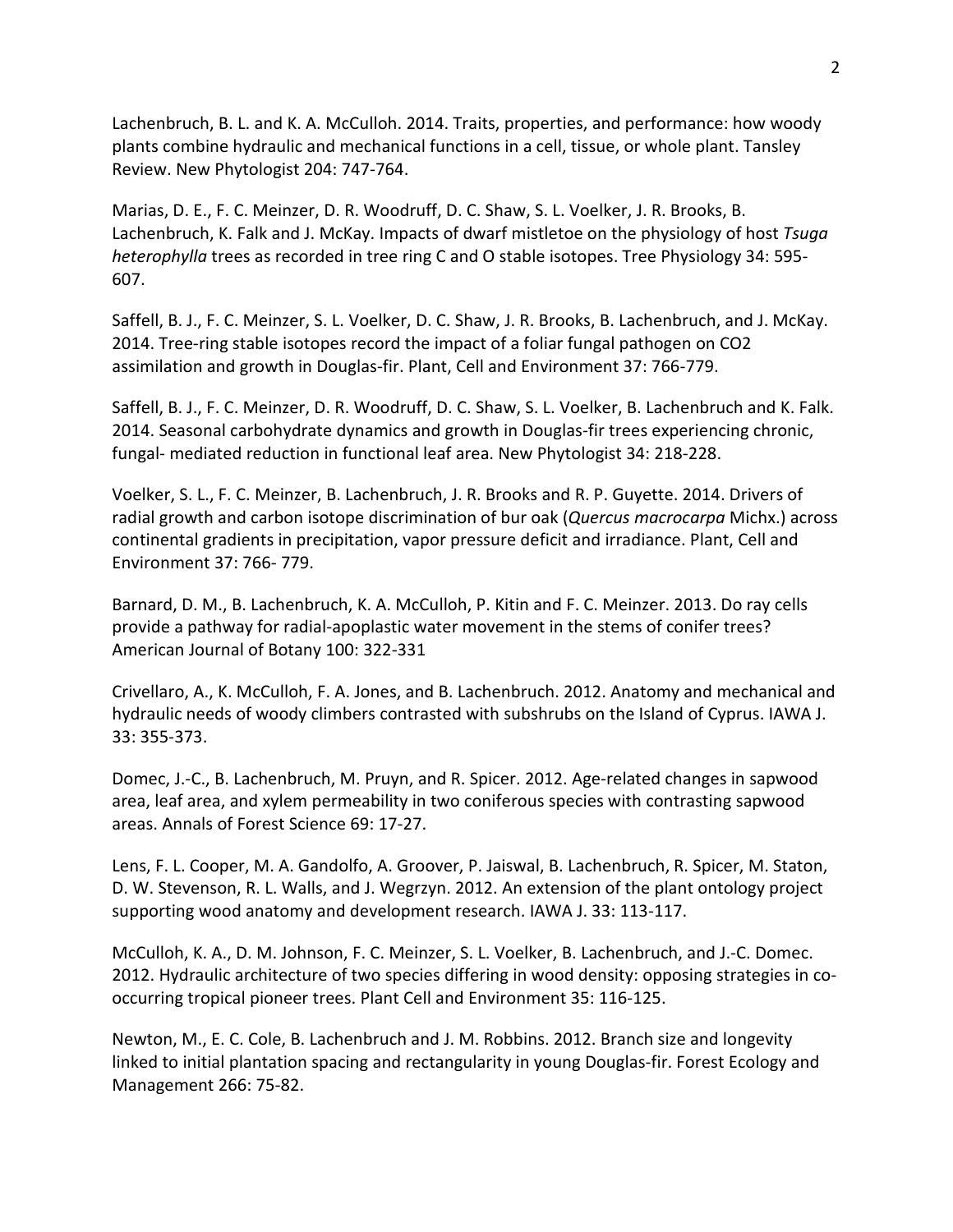Voelker, S. L., P.-E. Noirot-Cosson, M. C. Stambaugh, E. R. McMurry, F. C. Meinzer, B. Lachenbruch, and R. P. Guyette. 2012. Spring temperature responses of oaks are synchronous with North Atlantic conditions during the Late Quaternary. Ecological Monographs 82: 149-168.

Barnard, D. M., F. C. Meinzer, B. Lachenbruch, K. A. McCulloh, D. M. Johnson, and D. R. Woodruff. 2011. Climate-related trends in sapwood biophysical properties in two conifers: avoidance of hydraulic dysfunction through coordinated adjustments in xylem efficiency, safety and capacitance. Plant Cell and Environment 34: 643-644.

McCulloh, K. A., F. C. Meinzer, J. S. Sperry, B. Lachenbruch, S. L. Voelker, D. R. Woodruff, and J.- C. Domec. 2011. Comparative hydraulic architecture of tropical tree species representing a range of successional stages and wood density. Oecologia 167: 27-37.

McCulloh, K. A., D. M. Johnson, F. C. Meinzer, and B. Lachenbruch. 2011. An annual pattern of native embolism in upper branches of four tall conifer species. American Journal of Botany 98: 1007-1015.

Voelker, S, B. Lachenbruch, F. C. Meinzer, P. B. Kitin and S. H. Strauss. 2011. Transgenic poplars with reduced lignin show impaired xylem conductivity, growth efficiency and survival. Plant Cell and Environment 34: 655-668.

Voelker, S. L., B. Lachenbruch, F. C. Meinzer, and S. H. Strauss. 2011. Reduced wood stiffness and strength, and altered stem form, in young antisense 4CL transgenic poplars with reduced lignin contents. New Phytologist 189:1096-1109.

Kitin, P., S. L. Voelker, B. Lachenbruch, H. Beeckman, R. C. Meinzer, and S. H. Strauss. 2010. Tyloses and phenolic deposits in xylem vessels impede water transport in low-lignin transgenic poplars: a study by cryo-fluorescence microscopy. Plant Physiology 154: 1-12.

Lachenbruch, B., F. Droppelmann, C. Balocchi, M. Peredo, and E. Perez. 2010. Stem form and compression wood formation in young *Pinus radiata* trees. Canadian Journal of Forest Research 40: 26-34.

Lachenbruch, B., G. R. Johnson, G. Downes, and R. Evans. 2010. Relationships of density, microfibril angle, and sound velocity with stiffness and strength in mature wood of Douglas-fir. Canadian Journal of Forest Research 40: 55-64.

McCulloh, K. A., J. S. Sperry, B. Lachenbruch, F. C. Meinzer and P. B. Reich. 2010. Moving water well: comparing hydraulic efficiency in twigs and trunks of coniferous, ring-porous, and diffuseporous saplings from temperate and tropical forests. New Phytologist 186: 439-450.

Meinzer, F. C., K. A. McCulloh, B. Lachenbruch, D. R. Woodruff, and D. M. Johnson. 2010. The blind men and the elephant: The impact of context and scale in evaluating conflicts between plant hydraulic safety and efficiency. Oecologia 164: 287-296.

Voelker, S. L., B. Lachenbruch, F. C. Meinzer, M. Jourdes, C. Ki, A. M. Patten, L. B. Davin, N. G.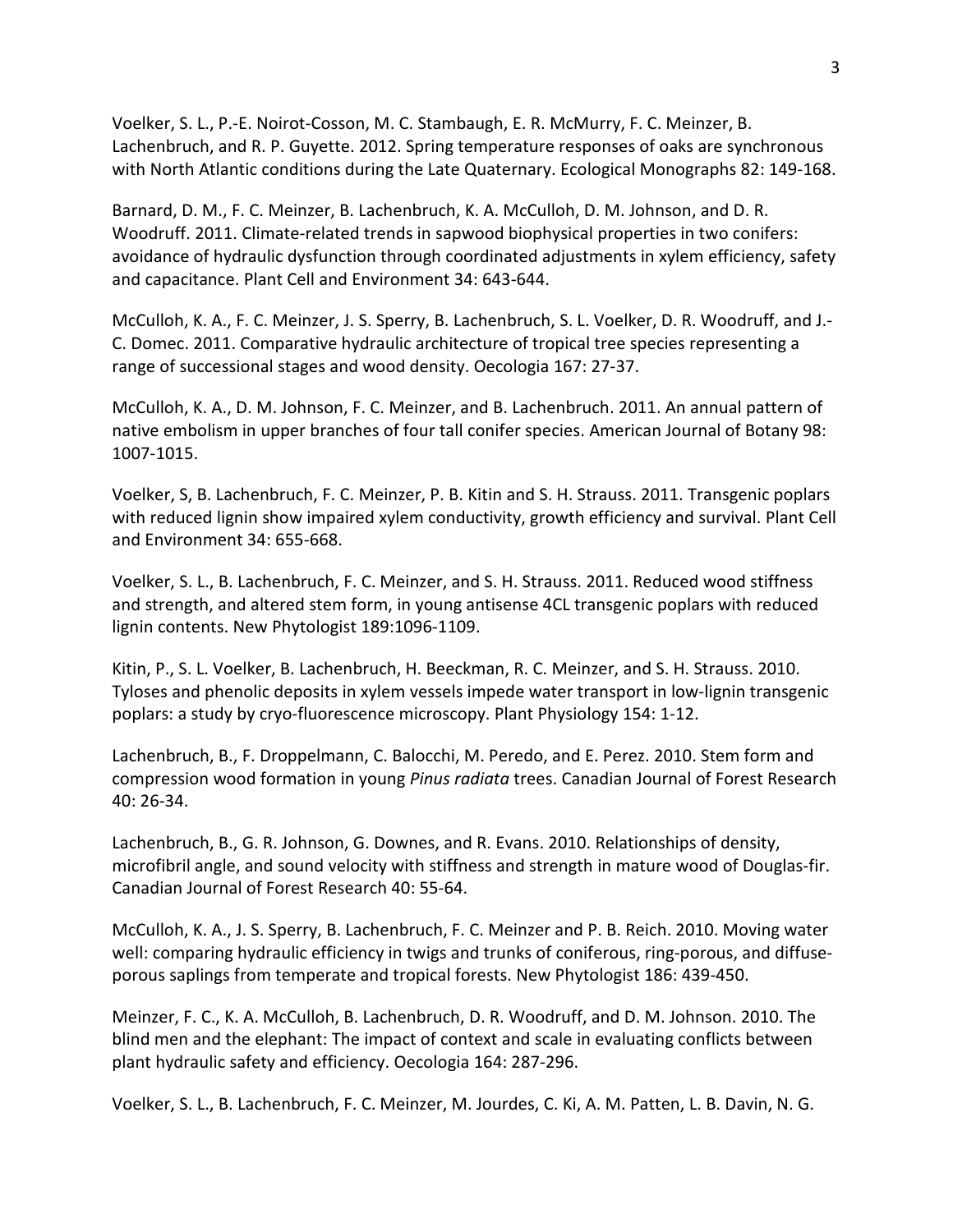Lewis, G. A. Tuskan, L. Gunter, S. R. Decker, M. J. Selig, P. Kitin, and S. H. Strauss. 2010. Antisense down- regulation of 4CL expression alters lignification, tree growth and saccharification potential of field- grown poplar. Plant Physiology 154: 874-886.

Collins, B. R., J. L. Parke, B. Lachenbruch, and E. M. Hansen. 2009. The effects of *Phytophthora ramorum* infection on hydraulic conductivity and tylosis formation in tanoak sapwood. Canadian Journal of Forest Research 39: 1766-1776.

DeBell, J. and B. Lachenbruch. 2009. Heartwood/sapwood variation of western redcedar as influenced by cultural treatments and position in tree. Forest Ecology and Management 256: 2026-2032.

Domec, J.C., J. M. Warren, F. C. Meinzer, and B. Lachenbruch. 2009. Safety factors for xylem failure by implosion and air-seeding within roots, trunks and branches of young and old conifer trees. IAWA J. 30: 100-120.

McCulloh, K. A., J. A. Sperry, F. C. Meinzer, B. Lachenbruch, and C. Atala. 2009. Murray's law, the 'Yarrum' optimum, and the hydraulic architecture of compound leaves. New Phytologist 184: 234-244.

Meinzer, F. C., D. M. Johnson, B. Lachenbruch, K. A. McCulloh, and D. R. Woodruff. 2009. Xylem hydraulic safety margins in woody plants: coordination of stomatal control of xylem tension with hydraulic capacitance. Functional Ecology 23: 922-930.

Woodruff, D. R., F. C. Meinzer, B. Lachenbruch, and D. M. Johnson. 2009. Coordination of leaf structure and gas exchange along a height gradient in a tall conifer. Tree Physiology 29: 261- 272.

Domec, J.-C. B. Lachenbruch, F. C. Meinzer, D. R. Woodruff, J. M. Warren, and K. A. McCulloh. 2008. Maximum height in a conifer is associated with conflicting requirements for xylem design. Proc. National Academy of Sciences 105(33): 12069-12074.

Dunham, S. M., L. M. Ganio, A. I. Gitelman, and B. Lachenbruch. 2008. Partitioning variation in Doulas-fir xylem properties among multiple scales via a Bayesian hierarchical model. Tree Physiology 28: 1017-1024.

Taylor, M. A. J. R. Brooks, B. Lachenbruch, J. J. Morrell, and S. Voelker. 2008. Correlation of carbon isotope ratios in the cellulose and wood extractives of Douglas-fir? Dendrochronologia 26: 125-131.

Woodruff, D. R., F. C. Meinzer, and B. Lachenbruch. 2008. Height-related trends in leaf xylem anatomy and shoot hydraulic characteristics in a tall conifer: safety versus efficiency in foliar water transport. New Phytologist 180: 90-99.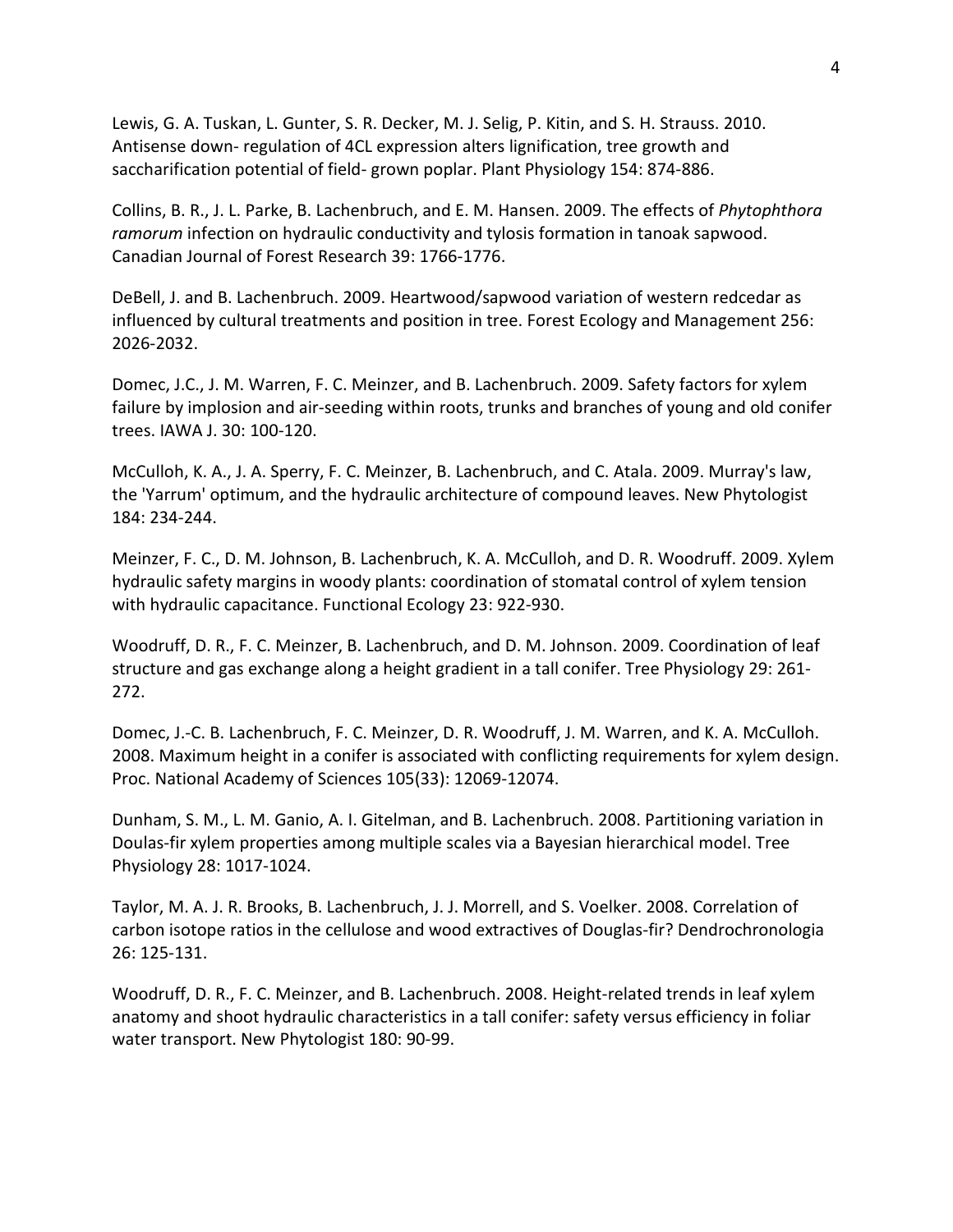Domec, J-C., F. C. Meinzer,B. Lachenbruch, and J. Housset. 2007. Dynamic variation in sapwood specific conductivity in six woody species. Tree Physiology 27:1389-1400.

Dunham, S. M., B. Lachenbruch, and L. M. Ganio. 2007. Bayesian analysis of Douglas-fir hydraulic architecture at multiple scales. Trees 21: 65-78.

Parke, J. L., E. Oh, S. Voelker, E. M. Hansen, G. Buckles, and B. Lachenbruch. 2007. *Phytophthora ramorum* colonizes tanoak xylem and is associated with reduced stem water transport. Phytopathology 97: 1558-1567.

McCulloh, K. A., K. Winter, F. C. Meinzer, M. Garcia, J. Aranda, and B. Lachenbruch. 2007. A comparison of daily water use estimates derived from constant heat sap-flow probe values and gravimetric measurements in pot-grown saplings. Tree Physiology 27: 1355-1360.

Peterson, M. G., H. R. Dietterich, and B. Lachenbruch. 2007. Do Douglas-fir branches and roots have juvenile wood? Wood and Fiber Science 39: 651-660.

Silva, J. A., B. L. Gartner, and J. J. Morrell. 2007. Towards the development of accelerated methods for assessing the durability of wood plastic composites. Journal of Testing and Evaluation 35:203-210.

Taylor, A. M., J. R. Brooks, B. Lachenbruch, and J. J. Morrell. 2007. Radial patterns of carbon isotopes in the xylem extractives and cellulose of Douglas-fir. Tree Physiology 27: 921-927.

Woodruff, D. R., K. A. McCulloh, J. M. Warren, F. C. Meinzer, and B. Lachenbruch. 2007. Impacts of tree height on leaf hydraulic architecture and stomatal control in Douglas-fir. Plant Cell and Environment 30:559-569.

DeBell, D. S., C. A. Harrington, B. L. Gartner, and R. Singleton. 2006. Time and distance to clear wood in pruned red alder saplings. In Red alder - a state of knowledge, R. L. Deal and C. A. Harrington, eds. General Technical Report PNW-GTR 669. USDA Pacific Northwest Research Station, Portland, OR. 150 p.

Domec, J.-C., B. Lachenbruch, and F. C. Meinzer. 2006. Bordered pit structure and function determine spatial patterns of air-seeding thresholds in xylem of Douglas-fir (*Pseudotsuga menziesii*; Pinaceae) trees. American Journal of Botany 93: 1588-1600.

Domec, J.-C., F. C. Meinzer, B. L. Gartner, and D. Woodruff. 2006. Transpiration-induced axial and radial tension gradients in trunks of Douglas-fir trees. Tree Physiology 26: 275-284.

Gartner, B. L. 2006. Prediction of wood structural patterns in trees using ecological models of plant water relations. In D. D. Stokke and L. H. Groom, eds., Characterization of the Cellulosic Cell Wall, Ch. 4, Blackwell Publishing, Ames, IA., p. 38-52.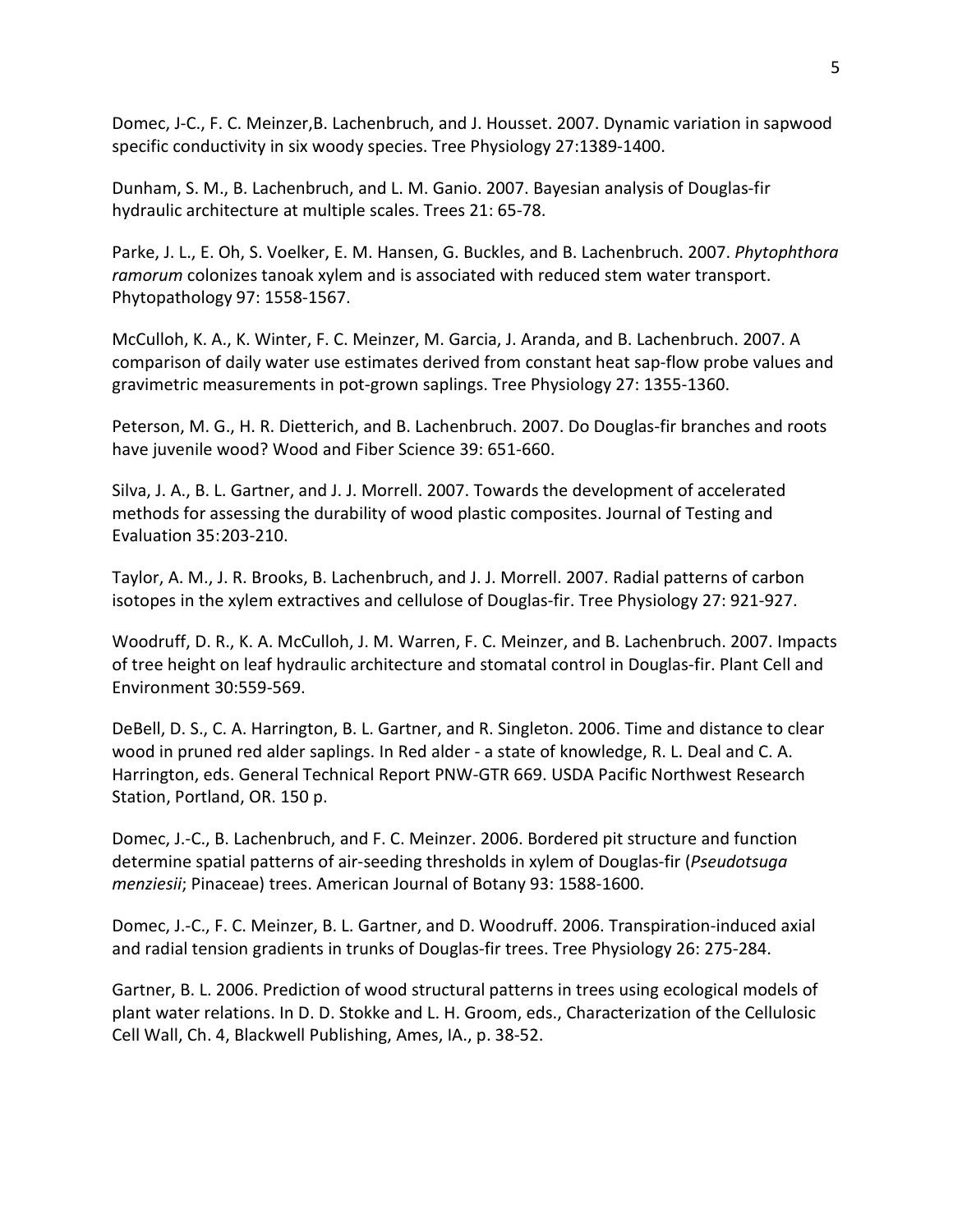Gartner, B. L. and G. R. Johnson. 2006. Is long primary growth associated with stem sinuosity in Douglas-fir? Canadian Journal of Forest Research 36: 2351-2356.

Johnson, G. R. and B. L. Gartner. 2006. Genetic variation in basic density and modulus of elasticity of coastal Douglas-fir. Tree Genetics & Genomes 3: 25-33.

Marshall, H. D., G. E. Murphy, and B. Lachenbruch. 2006. Effects of bark thickness estimates on optimal log merchandising. Forest Products Journal 56(11/12):87-92.

Meinzer, F. C., J. R. Brooks, J.-C. Domec, B. L. Gartner, J. M. Warren, D. R. Woodruff, K. Bible, and D. C. Shaw. 2006. Dynamics of water transport and storage in conifers studied with deuterium and heat tracing techniques. Plant, Cell and Environment 29: 105-114.

Renninger, H. and B. L. Gartner. 2006. No correlation between latewood formation and leader growth in Douglas-fir saplings. IAWA J. 183-192.

Renninger, H. R., B. L. Gartner and F. C. Meinzer. 2006. Effects of release from suppression on wood functional characteristics in young Douglas-fir and western hemlock. Canadian Journal of Forest Research 36: 2038-2046.

Taylor, A. M., B. L. Gartner, and J. J. Morrell. 2006. Western redcedar extractives: Is there a role for the silviculturist? Forest Products Journal 56: 58-63.

Taylor, A. M., B. L. Gartner, J. J. Morrell, and K. Tsunoda. 2006. Effects of heartwood extractive fractions of *Thuja plicata* and *Chamaecyparis nootkatensis* on wood degradation by termites or fungi. Journal of Wood Science 52: 147-153.

Domec, J.-C., M. L. Pruyn, and B. L. Gartner. 2005. Axial and radial profiles in conductivities, water storage and native embolism in trunks of young and old growth ponderosa pine trees. Plant, Cell and Environment. 128:1103-1113.

Gartner, B. L. 2005. Assessing wood characteristics and wood quality in intensively managed plantations. Journal of Forestry, March: 75-77.

Gartner, B. L. and F. C. Meinzer. 2005. Structure-function relationships in sapwood water transport and storage. In N. M. Holbrook and M. A. Zwieniecki, eds. Vascular Transport in Plants. Elsevier/Academic Press, Oxford. pp. 307-331.

Gartner, B. L., J. M. Robbins, and M. Newton. 2005. Effects of pruning on wood density and tracheid length in young Douglas-fir. Wood and Fiber Science 37: 304-312.

Grotta, A. T., B.L. Gartner, S. R. Radosevich, and M. Huso. 2005. Influence of red alder competition on cambial phenology and latewood formation in Douglas-fir. IAWA J. 26:309-324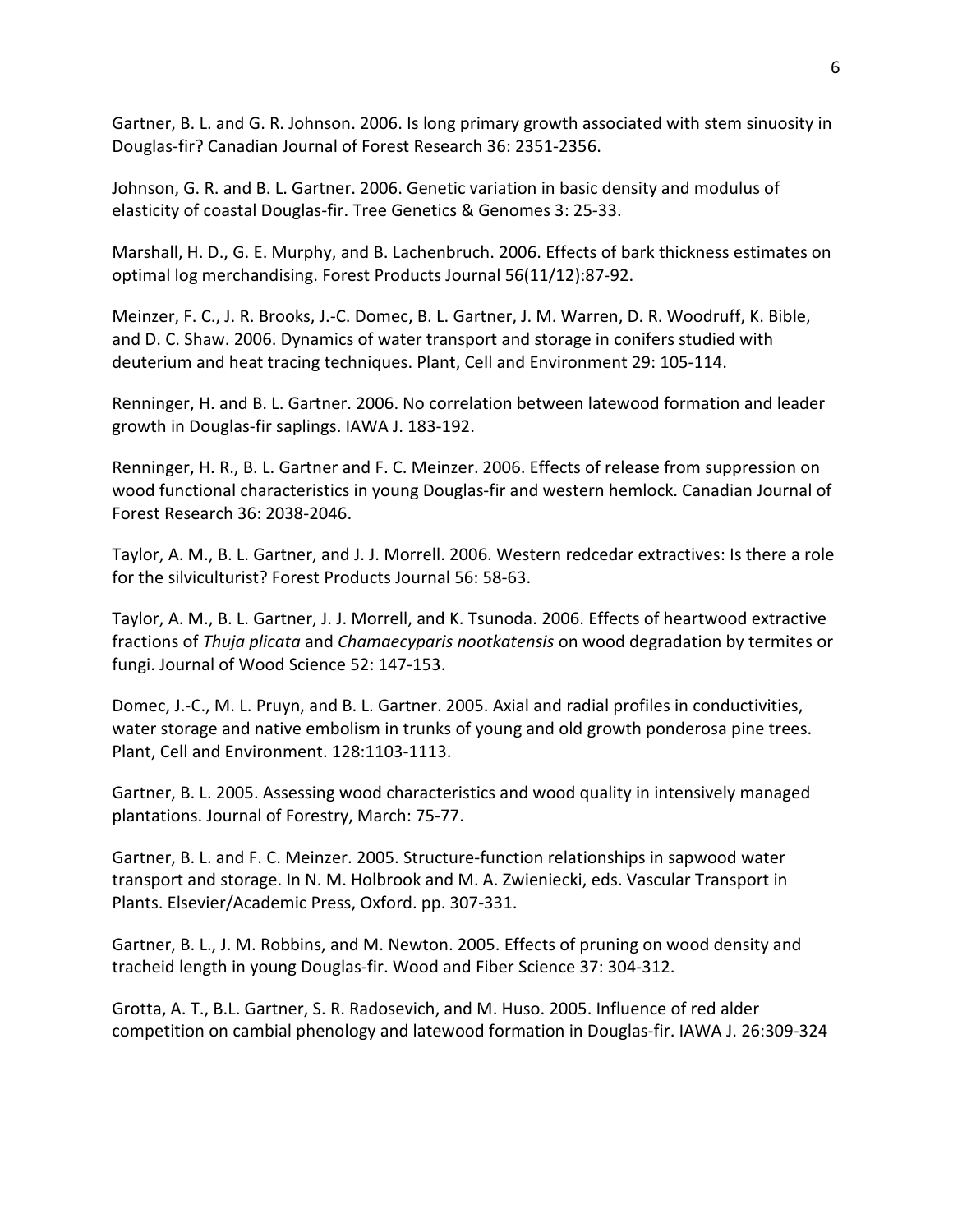Grotta, A. T., R. J. Leichti, B. L. Gartner, and G. R. Johnson. 2005. Effect of growth ring orientation and placement of earlywood and latewood on MOE and MOR of very-small clear Douglas-fir beams. Wood and Fiber Science 37: 207-212.

Johnson, G. R., A. Grotta, B. L. Gartner, and G. Downes. 2005. Impact of the foliar pathogen Swiss needle cast on wood quality of Douglas-fir. Canadian Journal of Forest Research. 35:331- 339.

Maton, C. and B. L. Gartner. 2005. Do gymnosperm needles pull water through the xylem produced in the same year as the needle? American Journal of Botany 92: 123-13.

Olszyk, D., M. Apple, B. L. Gartner, R. Spicer, C. Wise, E. Buckner, A. Benson-Scott, and D. Tingey. 2005. Xeromorphy increases in shoots of *Pseudotsuga menziesii* (Mirb.) Franco seedlings with exposure to elevated temperature but not elevated CO2. Trees: Structure and Function. 19:552-553.

Pruyn, M. L., M.E. Harmon and B. L. Gartner. 2005. Storage versus substrate limitation to bole respiratory potential in two coniferous tree species of contrasting sapwood width. Journal of Experimental Botany 56:2637-2649.

DeBell, D. S., R. Singleton, B. L. Gartner, and D. D. Marshall. 2004. Wood density of younggrowth western hemlock: relation to ring age, radial growth, stand density, and site quality. Canadian Journal of Forest Research 34: 2433-2442.

Gartner, B. L., J. R. Moore, and B. A. Gardiner. 2004. Gas in stems: abundance and potential consequences for tree biomechanics. Tree Physiology 24: 1239-1250.

Grotta, A. T., B. L. Gartner, and S. R. Radosevich. 2004. Influence of species proportion and timing of establishment on stem quality in mixed red alder/Douglas-fir plantations. Canadian Journal of Forest Research 34: 863-873.

Gartner, B. 2003. Teaching wood anatomy - tips to make your classes more lively and engaging. IAWA J. 24: 452-455.

Bouffier, L. A., B. L. Gartner, and J.-C. Domec. 2003. Wood density and hydraulic properties of ponderosa pine from the Willamette Valley vs. the Cascade mountains. Wood and Fiber Science 35: 217-233.

Cherubini, P., B. L. Gartner, R. Tognetti, O. U. Bräker, W. Schoch and J. L. Innes. 2003. Identification, measurement and interpretation of tree rings in woody species from Mediterranean climates. Biological Reviews 78: 119-148.

Domec, J. C. and B. L. Gartner. 2003. Relationship between growth rates and xylem hydraulic characteristics in young, mature, and old-growth Ponderosa pine trees. Plant, Cell and Environment 26: 471-483.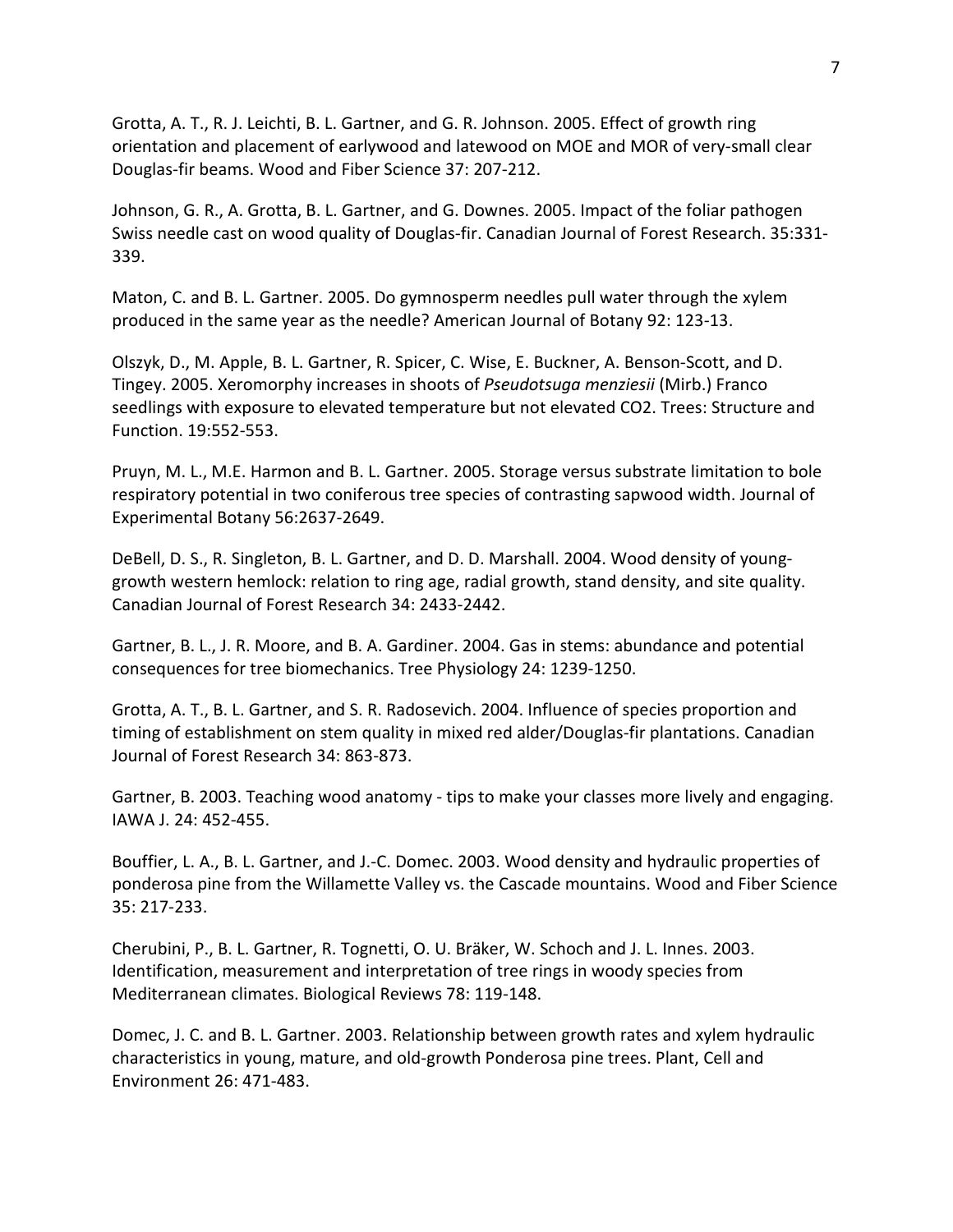Gartner, B. L., J. Roy, and R. Huc. 2003. Effects of tension wood on specific conductivity and vulnerability to embolism of *Quercus ilex* seedlings grown at two atmospheric CO2 concentrations. Tree Physiology 23: 387-395.

Johnson, G. R., B. L. Gartner, D. Maguire, and A. Kanaskie. 2003. Influence of Bravo fungicide applications on wood density and moisture content of Swiss-needle cast affected Douglas-fir trees. Forest Ecology and Management 186: 339-348.

Morrell, J. J., A. Paillard, D. Gnoblei, B. L. Gartner, M. R. Milota, and R. G. Rhatigan. 2003. Variations in longitudinal permeability of coastal western hemlock. Wood and Fiber Science 35: 397-400.

Pruyn, M. L. M. E. Harmon, and B. L. Gartner. 2003. Stem respiratory potential in six softwood and four hardwood tree species in the central Cascades of Oregon. Oecologia 137: 10-21.

Singleton, R., D. S. DeBell, and B. L. Gartner. 2003. Effect of extraction on wood density of western hemlock (T*suga heterophylla* (RAF.) SARG.). Wood and Fiber Science 35: 363-369.

Singleton, R., D. S. DeBell, D. D. Marshall, and B. L. Gartner. 2003. Eccentricity and fluting in young- growth western hemlock in Oregon. Western Journal of Forestry 18: 1-8.

Taylor, A. M., B. L. Gartner, and J. J. Morrell. 2003. Co-incident variations in growth rate and heartwood extractive concentration in Douglas-fir. Forest Ecology and Management 186: 257- 260.

DeBell, D. S., R. Singleton, C. A. Harrington, and B. L. Gartner. 2002. Wood density and fiber length in young *Populus* stems: relation to clone, age, growth rate, and pruning. Wood and Fiber Science 34: 529-539.

Domec, J. C. and B. L. Gartner. 2002. Age- and position-related changes in hydraulic versus mechanical dysfunction of xylem: inferring the design criteria for Douglas-fir wood structure. Tree Physiology 22: 91-104.

Domec, J. C. and B. L. Gartner. 2002. How do water transport and water storage differ in coniferous earlywood and latewood? Journal of Experimental Botany 53: 2369-2379.

Gartner, B. L., R. Aloni, R. Funada, A. N. Lichtfuss-Gautier, and F. A. Roig. 2002. Clues for dendrochronology from studies of wood structure and function. Dendrochronologia 20: 53-61.

Gartner, B. L., E. M. North, G. R. Johnson, and R. Singleton. 2002. Effects of live crown on vertical patterns of wood density and growth in Douglas-fir. Canadian Journal of Forest Research 32: 439-447.

Gartner, B. L. 2002. Sapwood and inner bark quantities in relation to leaf area and wood density in Douglas-fir. IAWA Journal 23: 267-285.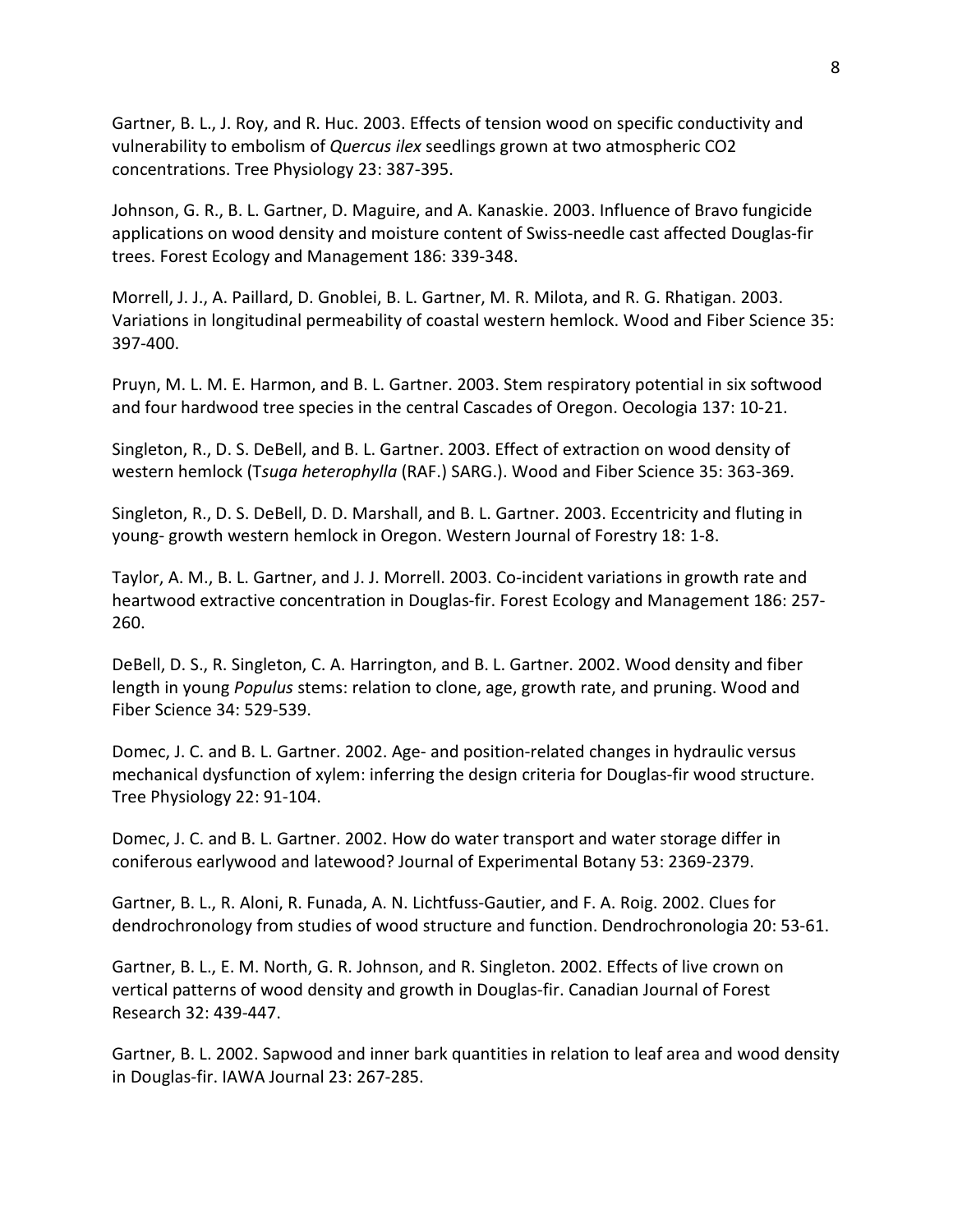Pruyn, M. L., B. L. Gartner, and M. E. Harmon. 2002. Within-stem variation of respiration in *Pseudotsuga menziesii* (Douglas-fir) trees. New Phytologist 154: 359-372.

Pruyn, M. L., B. L. Gartner, and M. E. Harmon. 2002. Respiratory potential in sapwood of old versus young ponderosa pine trees in the Pacific Northwest. Tree Physiology 22: 105-116.

Spicer, R. and B. L. Gartner. 2002. Compression wood has little impact on the water relations of Douglas-fir (*Pseudotsuga menziesii*) seedlings despite a large effect on shoot hydraulic properties. New Phytologist 154: 633-640.

Taylor, A. M., B. L. Gartner, and J. J. Morrell. 2002. Heartwood formation and natural durability - - a review. Wood and Fiber Science 34: 587-611.

Wilson, B. F. and B. L. Gartner. 2002. Effects of phloem girdling in conifers on apical control of branches, growth allocation and air in wood. Tree Physiology 22: 347-353.

DeBell, D. S., C. Keyes, and B. L. Gartner. 2001. Wood density of *Eucalyptus saligna* grown in Hawaiian plantations: effects of silvicultural practices and relation to growth rate. Australian Forestry 64: 106-110.

Domec, J. C. and B. L. Gartner. 2001. Cavitation and water storage capacity in bole xylem segments of mature and young Douglas-fir trees. Trees 15: 204-214.

Spicer, R. and B. L. Gartner. 2001. The effects of cambial age and position within the stem on specific conductivity in Douglas-fir (*Pseudotsuga menziesii*) sapwood. Trees 15: 222-229.

Gartner, B. L., D. C. Baker, and R. Spicer. 2000. Distribution and vitality of xylem rays in relation to tree leaf area in Douglas-fir. IAWA Journal 21: 389-401.

Spicer, R., R. Darbyshire, and B. L. Gartner. 2000. Sinuous stem growth in a Douglas-fir (*Pseudotsuga menziesii*) plantation: growth patterns wood quality effects. Canadian Journal of Forest Research 30: 761-768.

DeBell, J. D., J. J. Morrell, and B. L. Gartner. 1999. Within-stem variation in tropolone content and decay resistance of second-growth western redcedar. Forest Science 45: 101-107.

Gartner, B. L., J. J. Morrell, C. M. Freitag, and R. Spicer. 1999. Heartwood decay resistance by vertical and radial position in Douglas-fir trees from a young stand. Canadian Journal of Forest Research 29: 1993-1996.

Kavanagh, K. L., B. J. Bond, S. N. Aitken, B. L. Gartner, and S. Knowe. 1999. Root and shoot vulnerability to xylem cavitation in four populations of Douglas-fir seedlings. Tree Physiology 19: 31- 37.

DeBell, J. D., B. L. Gartner, and D. S. DeBell. 1998. Fiber length in young *Populus* stems grown at extremely different rates. Canadian Journal of Forest Research 28: 603-608.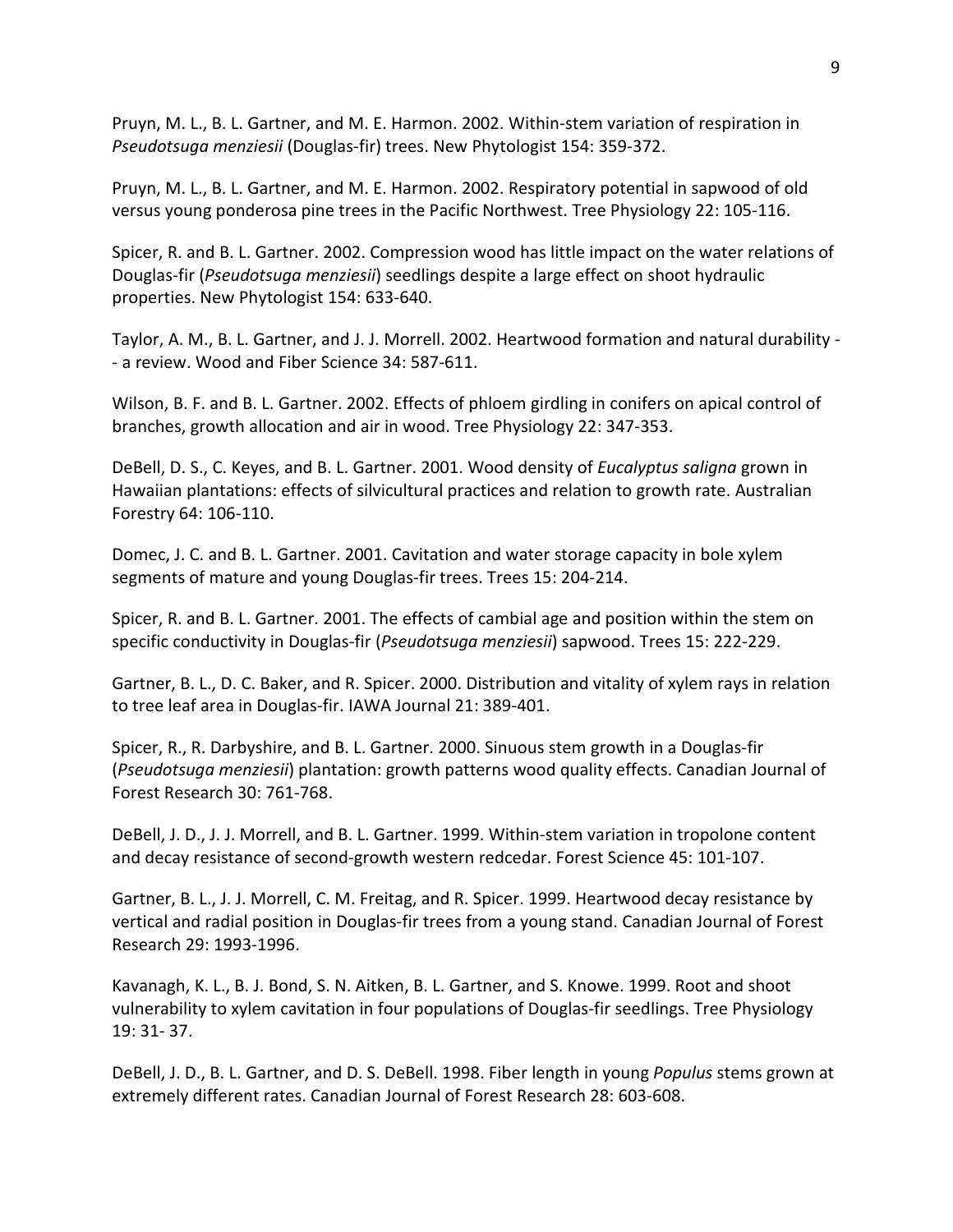Morrell, J. J. and B. L. Gartner. 1998. Wood as a material. In A. Bruce and J. W. Palfreyman, eds., Forest Products Biotechnology, pp. 1-14. Taylor & Francis, London. Spicer, R. and B. L. Gartner. 1998. How does a gymnosperm branch (*Pseudotsuga menziesii*) assume the hydraulic status of a main stem when it takes over as leader? Plant Cell and Environment 21: 1063-1070.

Spicer, R. and B. L. Gartner. 1998. Hydraulic properties of Douglas-fir (*Pseudotsuga menziesii*) branches and branch halves with reference to compression wood. Tree Physiology 19: 777-784.

DeBell, J. D. and B. L. Gartner. 1997. Stem characteristics on the lower log of 35-year old western redcedar grown at several spacings. Western Journal of Applied Forestry 12: 9-15.

DeBell, J. D., J. J. Morrell, and B. L. Gartner. 1997. Tropolone content of increment cores as an indicator of decay resistance in western redcedar. Wood and Fiber Science 29: 364-369.

Gartner, B. L. 1997. Trees have higher longitudinal growth strains in their stems than in their roots. International Journal of Plant Sciences 158: 418-423.

Gartner, B. L., H. Lei, and M. R. Milota. 1997. Variation in the anatomy and specific gravity of wood within and between trees of red alder (*Alnus rubra* Bong.). Wood and Fiber Science 29: 10-20.

Lei, H., B. L. Gartner, and M. R. Milota. 1997. Effect of growth rate on the anatomy, specific gravity, and bending properties of wood from 7-year-old red alder (*Alnus rubra Bong*.). Canadian Journal of Forest Research 27: 80-85.

Gartner, B. L. 1996. Does photosynthetic bark have a role in the production of core vs. outer wood? Wood and Fiber Science 28: 53-61.

Lei, H., M. R. Milota, and B. L. Gartner. 1996. Between- and within-tree variation in the anatomy and specific gravity of wood in Oregon white oak (*Quercus garryana Dougl.*). IAWA Journal 17: 445-461.

Wilson, B. R. and B. L. Gartner. 1996. Lean in red alder (*Alnus rubra*): growth stress, tension wood and righting response. Canadian Journal of Forest Research 26: 1951-1956.

Gartner, B. L. 1995. Wind-shelters as safe sites for establishment of *Lupinus arboreus*, a coastal species. Madroño 42: 1-11.

Gartner, B. L. 1994. Root biomechanics and whole-plant allocation patterns: responses of tomato plants to stem flexure. Journal of Experimental Botany 45: 1647-1654.

Gartner, B. L., C. Wasser, E. Rodriguez, and W. L Epstein. 1993. Seasonal variation of urushiol content in poison oak. American Journal of Contact Dermatitis 4: 33-36.

Gartner, B. L. 1991. Structural stability and architecture of vines vs. shrubs of poison oak, *Toxicodendron diversilobum*. Ecology 72: 2005-2015.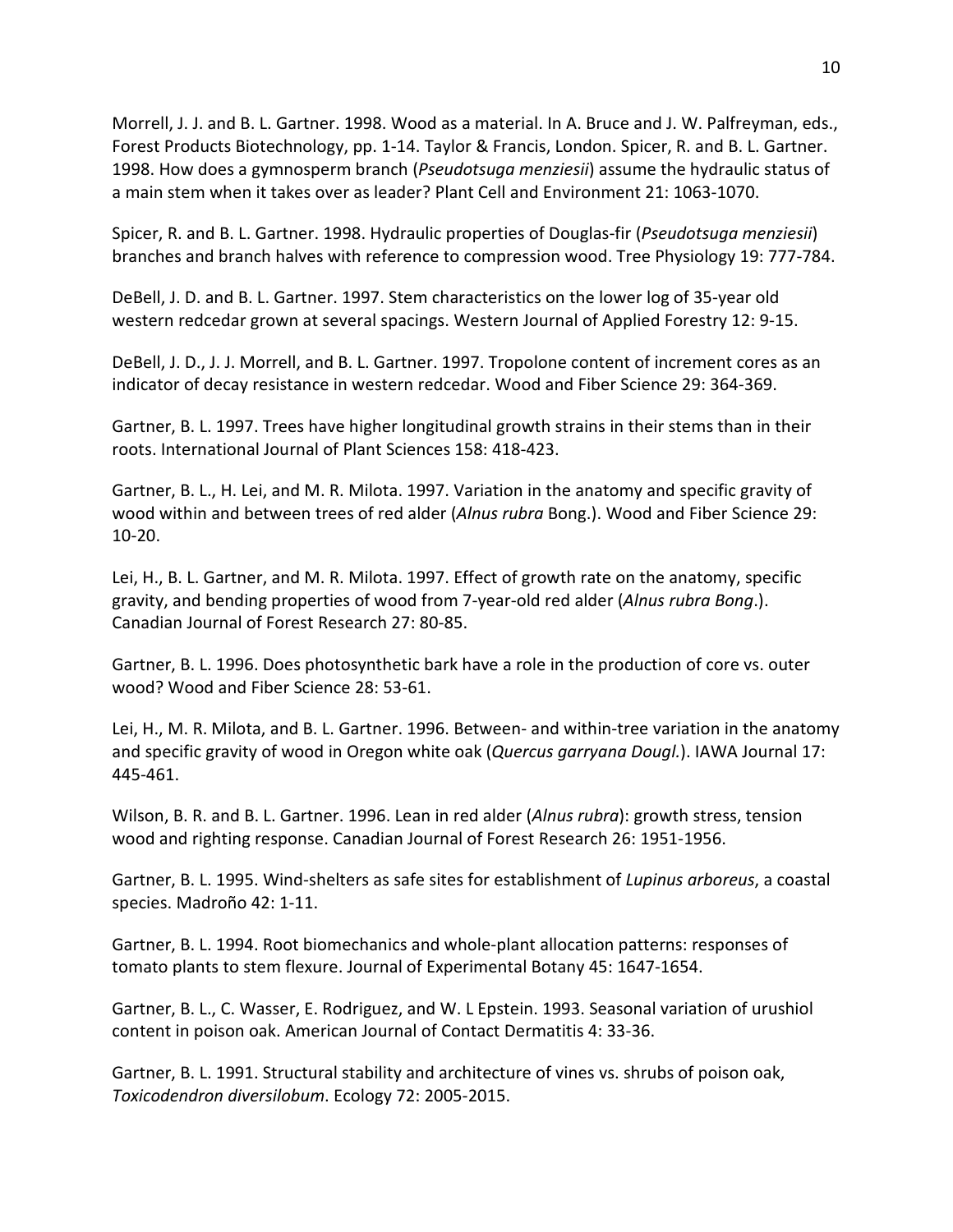Gartner, B. L. 1991. Relative growth rates of vines and shrubs of western poison oak, *Toxicodendron diversilobum* (Anacardiaceae). American Journal of Botany 10: 1345-1353.

Gartner, B. L. 1991. Is the climbing habit of poison oak ecotypic? Functional Ecology 5: 696-704.

Gartner, B. L. 1991. Stem hydraulic properties of vines vs. shrubs of western poison oak, *Toxicodendron diversilobum.* Oecologia 87: 180-189.

Gartner, B. L., S. H. Bullock, H. A. Mooney, V. B. Brown, and J. L. Whitbeck. 1990. Water transport properties of vine and tree stems in a tropical deciduous forest. American Journal of Botany 77: 742- 749.

Gartner, B. L. 1989. Breakage and regrowth of *Piper* species in rain forest understory. Biotropica 21: 303-307.

Gartner, B. L., F. S. Chapin, III, and G. R. Shaver. 1986. Reproduction of *Eriophorum vaginatum*  by seed in Alaskan tussock tundra. Journal of Ecology 74: 1-18.

Shaver, G. R., F. Chapin, III, and B. L. Gartner. 1986. Factors limiting seasonal growth and peak biomass accumulation in *Eriophorum vaginatum* in Alaskan tussock tundra. Journal of Ecology 74: 257-278.

Gartner, B. L., F. S. Chapin, III, and G. R. Shaver. 1983. Demographic patterns of seedling establishment and growth of native graminoids in an Alaskan tundra disturbance. Journal of Applied Ecology 20: 965-980.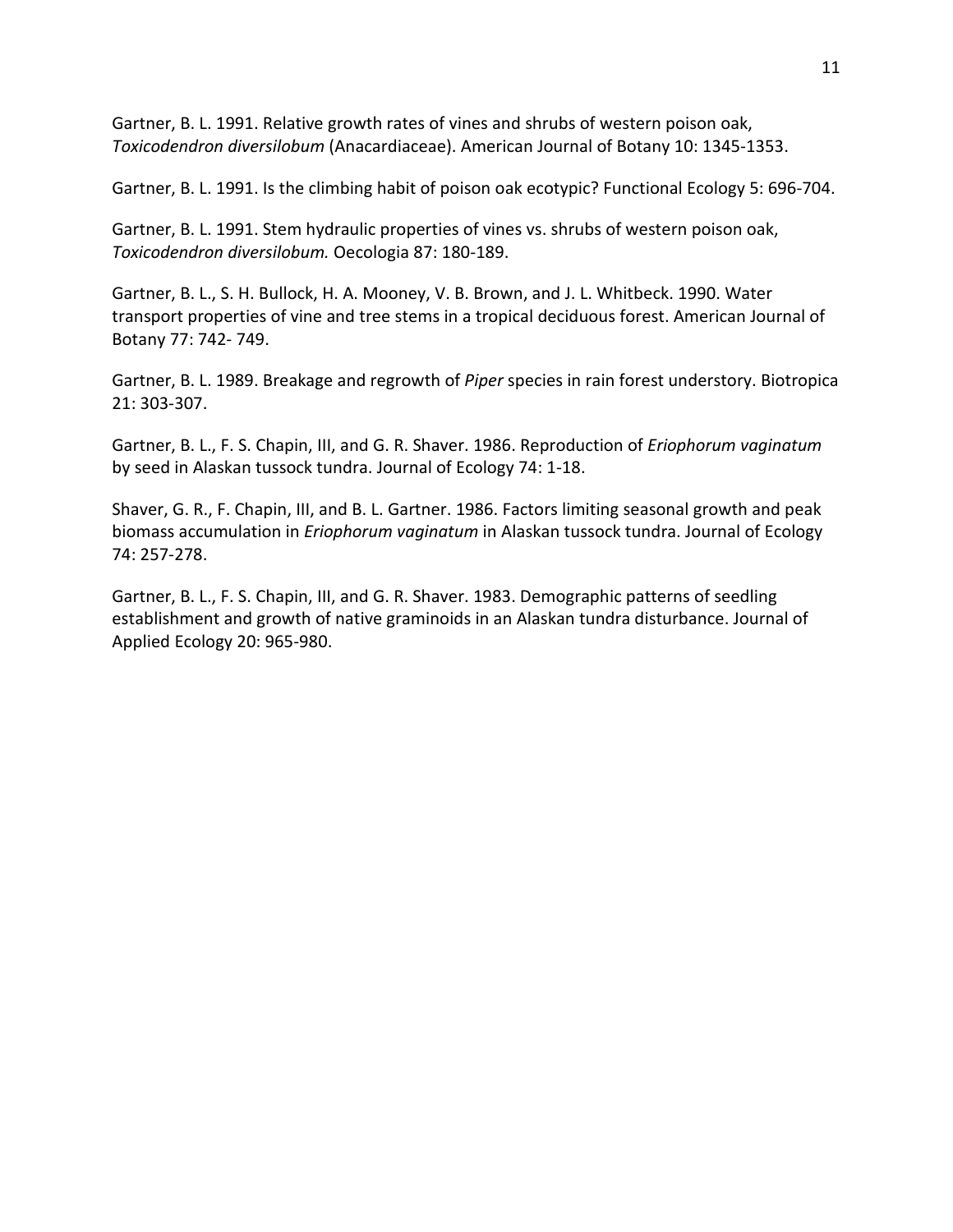#### **Edited Books**

Gartner, B. L. (editor). 1995. Plant Stems: Physiology and Functional Morphology. Academic Press, San Diego. 440 pp.

Meinzer, F. C., B. Lachenbruch, and T. E. Dawson, Eds. 2011. Size and age-related changes in tree structure and function, Springer, Dordrecht. 510 pp.Hacke, U. G., B. Lachenbruch, J. Pittermann, S. Mayr, J.-C. Domec, and P. J. Schulte. 2015. The hydraulic architecture of conifers. *In* Functional and Ecological Xylem Anatomy, U. Hacke (ed.). Springer. 39-74.

### **Book Chapters**

Kavanaugh, M. T., K. S. Boersma, S. L. Close, L. M. Ganio, L. Hooven, and B. Lachenbruch. 2015. Advancing toward professorship in biology, ecology, and Earth system sciences. pp 166-184, *In*  Forward to Professorship in STEM: Inclusive Faculty Development Strategies That Work, C. Mavripilis (ed.). Elsevier.

Hinckley, T., B. Lachenbruch, F. C. Meinzer, and T. E. Dawson. 2011. The whole-lifespan perspective on integration of structure and function in trees. pp. 3-30 in F. C. Meinzer, B. Lachenbruch, and T. Dawson, Eds, Size and age-related changes in tree structure and function, Springer, Dordrecht.

Lachenbruch, B., J. Moore, and R. Evans. 2011. Radial variation in wood structure and function in woody plants, and hypotheses for its occurrence. p. 121-164 in F. C. Meinzer, B. Lachenbruch, and T. E. Dawson, Eds, Size and age-related changes in tree structure and function, Springer, Dordrecht. Lachenbruch, B. 2011. Physical models as an aid for teaching wood anatomy. IAWA J. 32: 301-312.

Gartner, B. L. 2006. Prediction of wood structural patterns in trees using ecological models of plant water relations. Chapter 4 in Characterization of the Cellulosic Cell Wall, D. D. Stokke and L. H. Groom, eds. Blackwell Publishing, Ames, IA. pp. 38-52.

Gartner, B. L. and F. C. Meinzer. 2005. Structure-function relationships in sapwood water transport and storage. Ch. 15 in N. M. Holbrook and M. A. Zwieniecki, eds. Vascular Transport in Plants. Elsevier/Academic Press, Oxford. pp. 307-331.

Morrell, J.J. and B.L. Gartner. 1998. Wood as a material. In A. Bruce and J. W. Palfreyman, eds, Forest Products Biotechnology. Taylor & Francis, London. pp. 1-14.

Gartner, B. L. 1995. Patterns of xylem variation within a tree and their hydraulic and mechanical consequences. In B. L. Gartner, ed., Plant Stems: Physiology and Functional Morphology, pp. 125- 149, Academic Press, San Diego.

Mooney, H. A. and B. L. Gartner. 1991. Reserve economy of vines. In F. E. Putz and H. A. Mooney, eds., Biology of Vines, pp. 161-179. Cambridge University Press.